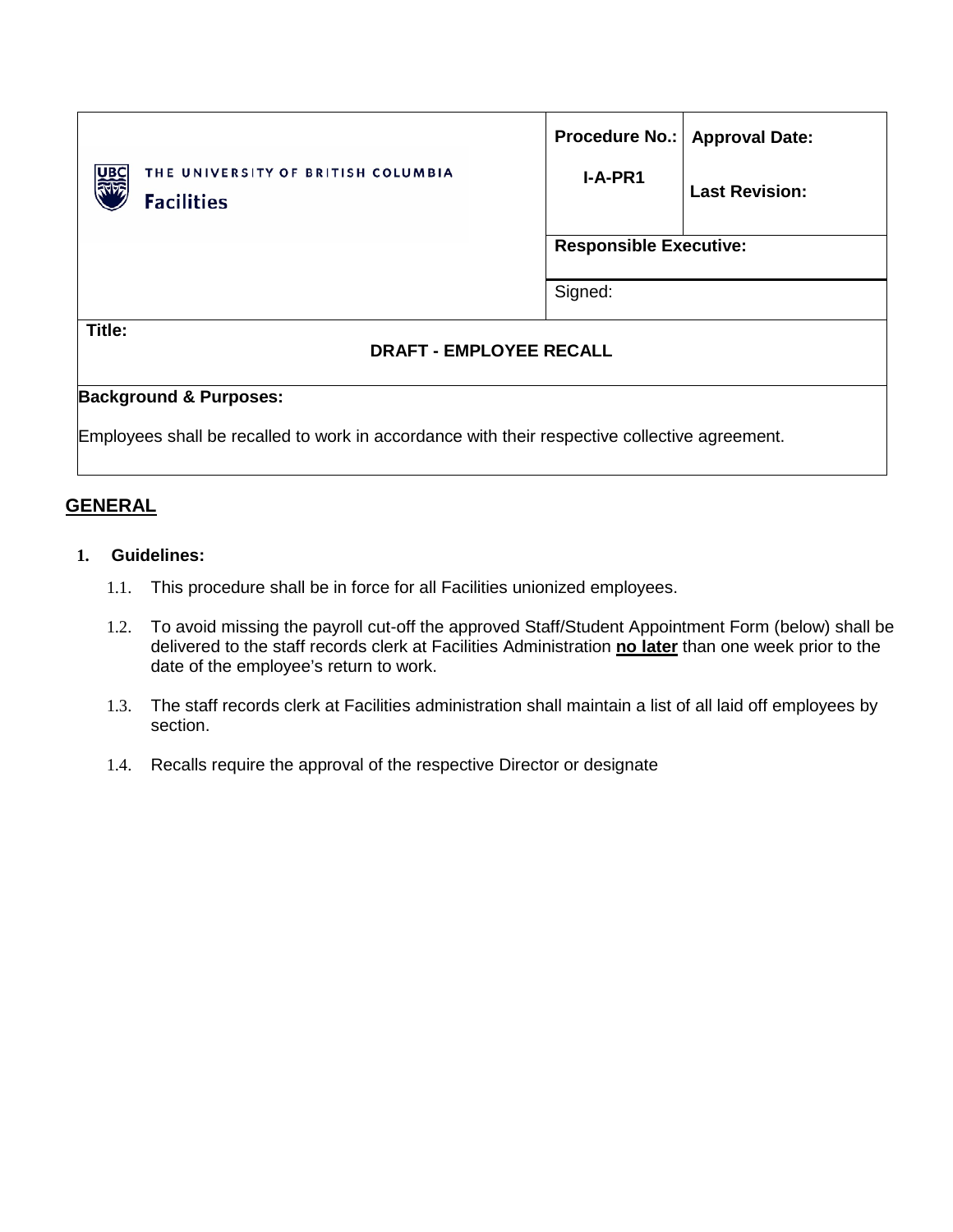### **PROCEDURE:**

1.1. The supervisor shall contact the recalled employee (s) upon receiving verbal approval from their senior manager. (The return to work date should be no sooner than one week hence to allow for payroll processing).

If no verbal contact can be made then the supervisor shall have their division secretary send a double registered letter to the employee (copy to the staff records clerk). Should no response be forthcoming from the employee after seven days from the delivery of the notice then his/her seniority will be considered to have lapsed and the supervisor may contract the next employee.

1.2. Once an employee has been selected, the supervisor will complete a Staff/Student Appointment Form. The form must be typed and then signed by the senior manager.

The senior manager will then forward the form to the staff records clerk who will date stamp and distribute the copies t personnel and the supervisor.

1.3. The staff records clerk will update the manual and computer files.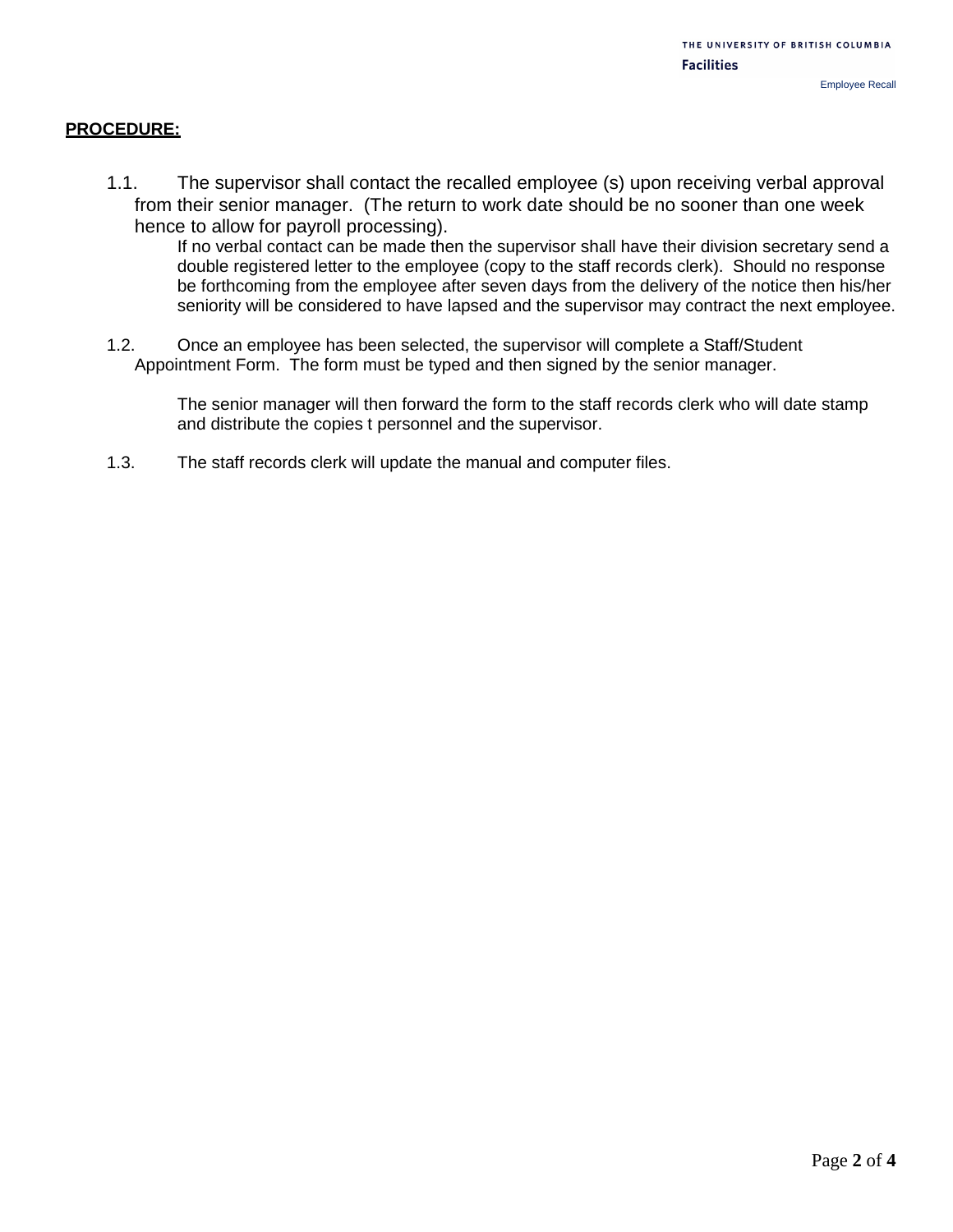#### Employee Recall

## **STAFF/STUDENT APPOINTMENT FORM**

This form shall be used for **RECALLING** employees who had previously been laid off.

- 1. Check the box at the top of the form marked "change to an existing appointment."
- 2. Employee name.
- 3. Employee S.I.N.
- 4. Put an "X" in the appropriate box to indicate Job (union) affiliation.
- 5. Put an "X" in the box marked Recall.
- 6. Start date of recall.
- 7. End date of recall or "until further notice".
- 8. Facilitiesand Energy & Water
- 9. One of; Carpenters, Painters, Electricians, Plumbers, Steamfitters, Sheetmetal, Labourers, Gardeners, Dispatch, Garage, Custodial, Powerhouse, Mechanical Maintenance, Stores, Administration, Operations and Maintenance.
- 10.VP Finance and Administration
- 11.Job title recalled employee is being appointed.
- 12.Job Family/Classification associated with Job title.
- 13.Complete the necessary boxes with the appropriate information.
- 14.a) For full-time employees, put an "X" in the first box.
	- b) For hourly employees, put an "X" in the second box. If part-time, complete the third box with the percentage.
- 15.Check the appropriate box with an "X" to indicate monthly salary or hourly rate.
- 16.The F.R.S. account number to which the employee's salary is charged.
- 17.Facilitiesand Energy & Water
- 18.Budget position number for monthly position only. For hourly employees leave blank.
- 19.Reg.
- 20.Monthly salary or hourly rate.